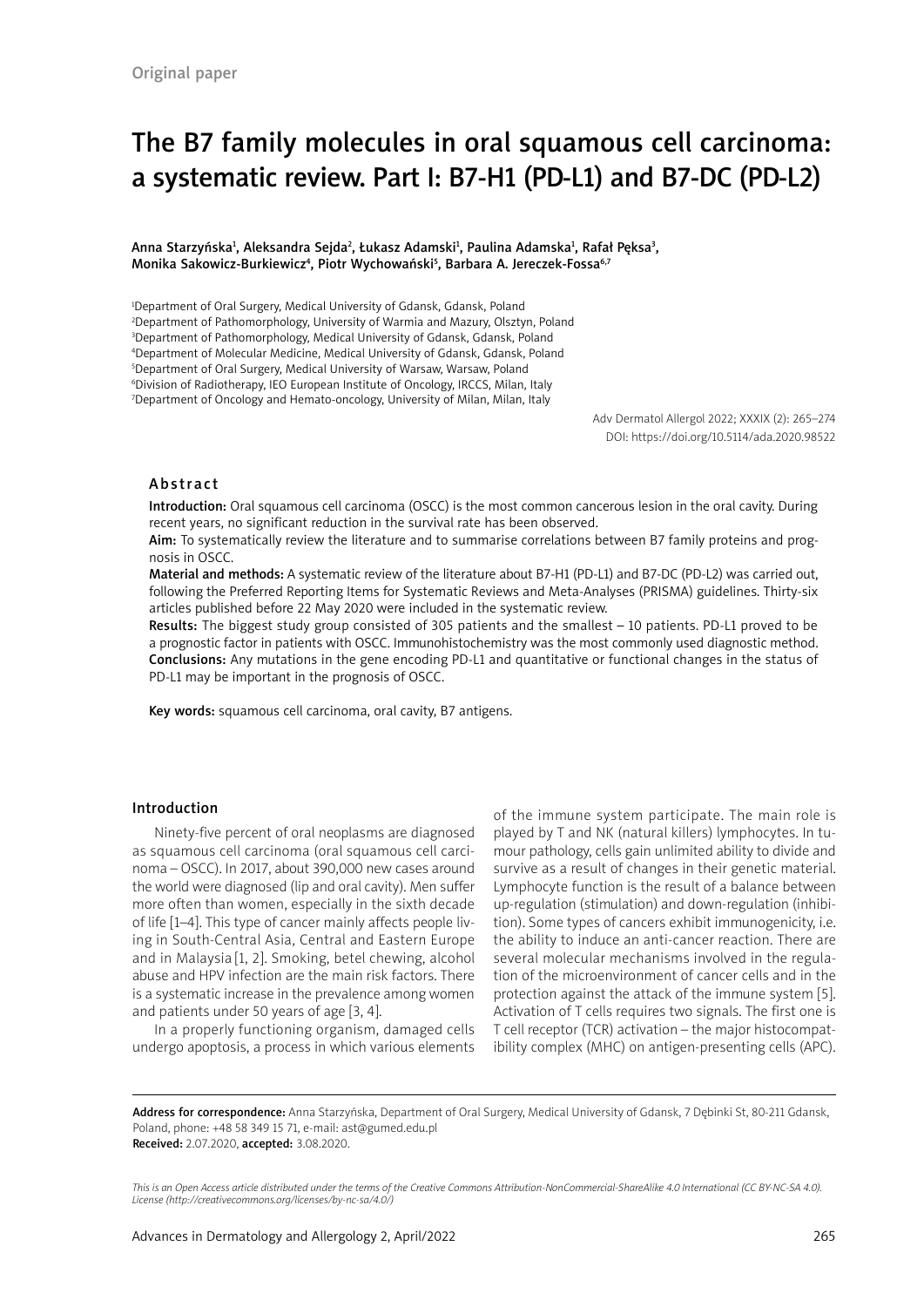The second signal is based on co-stimulatory molecules such as the B7-CD28 pathway [6].

The B7/CD28 family receptors are found on cells of the immune system. These are tumour infiltrating lymphocytes (TILs). Ligands (B7 proteins) are expressed on APC cells, immune cells, epithelial cells, osteoblasts, fibroblasts and others. In addition, the presence of ligands on tumour cells was detected [7]. The B7 family includes proteins and ligands as shown in Figure 1. The B7/CD28 pathway influences the regulation of the immune response by limiting both time and strength of the inflammatory response. Although the co-stimulation mechanism of the B7/CD28 pathway is not known, monoclonal antibodies are currently used in targeted therapies of malignant tumours, autoimmune and infectious diseases [7–9].

# Aim

The aim of this paper was to collect and review the B7 family proteins as prognostic factors in OSCC and to describe their role in aggressive disease progression. This particular study includes B7-H1 (PD-L1) and B7-DC (PD-L2) proteins.

# Material and methods

For this review, a systematic search of the literature was conducted in the PubMed, Web of Science, Scopus, Embase, Cochrane Library, and Google Scholar databases to identify papers containing data about the B7 family proteins in OSCC. The PRISMA guidelines (Preferred Reporting Items for Systematic Reviews and Meta-Analyses) were used [10].

PICO for study characteristics was used (P – patient/ population/problem; I – intervention/exposure; C – comparison; O – outcome):

P: at least 10 patients with primary oral squamous cell carcinoma;

I: protein expression evaluation;

C: not required;

O: B7 family proteins as prognostic factors in OSCC – only B7-H1 (PD-L1) and B7-DC (PD-L2) proteins.

Inclusion criteria for papers were as follows: at least 10 patients with primary oral squamous cell carcinoma, B7 protein expression evaluation, study conducted only on humans, in the English language, prospective and retrospective studies, clinical studies and immunohistochemical evaluation of B7 protein. Articles were excluded if specimens derived from OSCC recurrences (not primary tumours), was conducted on cell lines, was not conducted on humans, the study group consisted of less than 10 patients, non-B7 family protein expression was evaluated or the study was not in English. Duplicate records as well as letters and papers that did not contain significant information were also excluded.

A retrospective analysis of articles on the B7 family proteins as risk factors in OSCC published from 2011 to 22 May 2020, was performed. Key words: "B7 family and oral cancer/OSCC/oral squamous cell carcinoma", "PD-1/ PD-L1/PD-L2 pathway and oral cancer/OSCC/oral squamous cell carcinoma", "B7-H1/PD-L1/CD274/PDCD1LG1/ B7H1/B7-H/PDCD1L1/PDCD1LG1/PDL1 and oral cancer/ OSCC/oral squamous cell carcinoma", "B7-DC/CD273/ PDCD1LG2/B7DC/Btdc/PDCD1L2/PDL2/bA574F11.2 and oral cancer/OSCC/oral squamous cell carcinoma", "PD1 signal transduction and oral cancer/OSCC/oral squamous cell carcinoma" were used. Articles were screened and sorted based on titles and abstracts. Then articles were evaluated for eligibility. Data extracted from those records were analysed in detail. The following pieces of information were collected: total patient number, occurrence of B7 family alterations in OSCC, correlations with age, gender, grading, primary tumour size (T stage), nodal metastases (N stage), staging, prognostic significance and diagnostic methods (immunohistochemistry and other methods). For randomized studies, the Cochrane Collaboration tool [11] and the methodological index for non-randomized studies (MINORS) were used [12]. The ideal global score for non-comparative studies is 16 and for comparative is 24 [12].

## Statistical analysis

Statistical analysis was carried out using the Statistica 13.3 (StatSoft Inc. Tulsa, United States), licensed by the Gdansk Medical University.

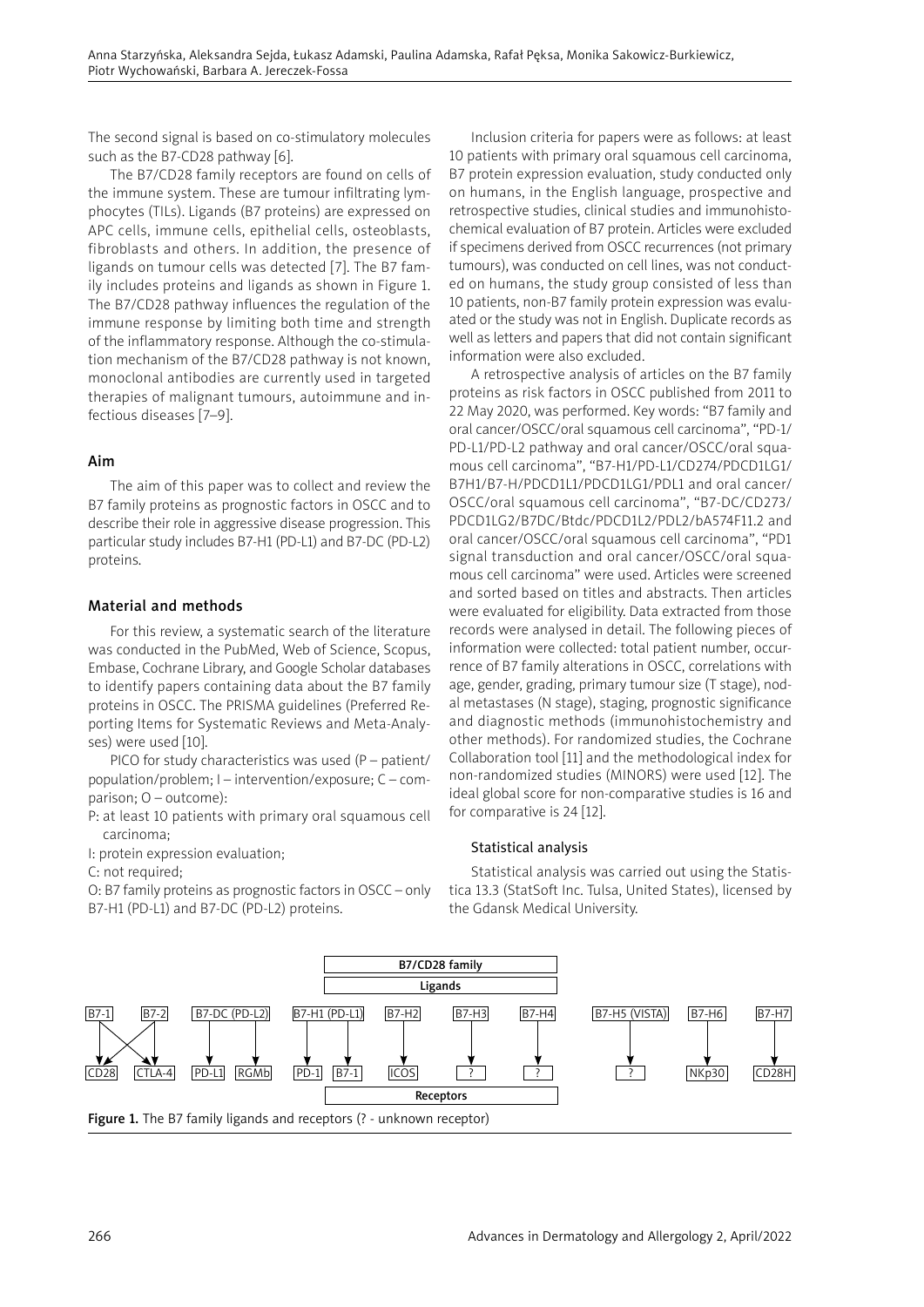#### Results

In the first step of selection 923 references were identified. 533 records were selected after exclusion of the duplicates. Eventually, 36 articles were included in the systematic review (Figure 2) [13–48]. Three studies involved PD-L2 while 35 articles were on PD-L1. The first identified study was published in 2011. Table 1 shows the articles included in the analysis [13–48].

All presented papers were observational and cohortbased studies (Tables 2, 3). There were no randomized controlled trials. 86.11% were retrospective  $(n = 31)$ , 11.11% of the studies were prospective  $(n = 4)$  and 2.78% were retro-prospective  $(n = 1)$ .

The biggest study group consisted of 305 patients and the smallest – 10 patients. In total, 3170 patients (excluding duplicates) were analysed in the studies. The occurrence of protein expression was as follows: PD-L1 – 18.4–100% and PD-L2 – 23.8–100%. PD-L1 protein was associated with gender [16, 18, 35, 41, 44], grading [19, 48], primary tumour size (T stage) [21, 29, 30] and metastases in lymph nodes [17, 25, 39, 48]. Staging was correlated



Figure 2. PRISMA flow diagram of study selection

|  |  |  | Table 1. B7 family genetic alterations in oral squamous cell carcinomas: a review of current studies |  |  |
|--|--|--|------------------------------------------------------------------------------------------------------|--|--|
|  |  |  |                                                                                                      |  |  |

|                | No. Reference                            | Study   | Total             | Occurrence                                 |                          | Correlations                 |           |                                                               |                                              |                          |                                                                                    |                |
|----------------|------------------------------------------|---------|-------------------|--------------------------------------------|--------------------------|------------------------------|-----------|---------------------------------------------------------------|----------------------------------------------|--------------------------|------------------------------------------------------------------------------------|----------------|
|                |                                          | type    | patient<br>number | of protein<br>expression<br>n patients (%) | Age                      | Gender                       | Grading   | Primary<br>(T stage)                                          | Nodal<br>tumour size metastases<br>(N stage) | <b>Staging</b>           | Prognostic<br>significance                                                         | <b>Methods</b> |
|                | B7-H1 (PD-L1):                           |         |                   |                                            |                          |                              |           |                                                               |                                              |                          |                                                                                    |                |
| $\mathbf{1}$   | Cui et al.,<br>2020 [13]                 | 0, R, C | 34                | No data                                    | <b>NE</b>                | <b>NE</b>                    | <b>NE</b> | <b>NE</b>                                                     | <b>NE</b>                                    | <b>NE</b>                | <b>NE</b>                                                                          | <b>IHC</b>     |
| $\overline{2}$ | Meehan<br>et al., 2020 [14]              | 0, R, C | 67                | No data                                    | <b>NE</b>                | <b>NE</b>                    | <b>NE</b> | <b>NE</b>                                                     | <b>NE</b>                                    | <b>NE</b>                | <b>NS</b>                                                                          | <b>IHC</b>     |
| 3              | Quan et al., O, R, C<br>2020 [15]        |         | 159               | No data                                    | <b>NE</b>                | <b>NE</b>                    | <b>NE</b> | <b>NE</b>                                                     | <b>NE</b>                                    | <b>NE</b>                | $OS - NS$<br>$p = 0.742$                                                           | <b>IHC</b>     |
| $\overline{4}$ | Wilms et al., O, R-P,<br>2020 [16]       | C       | 101               | 80 (79.2%)                                 | <b>NS</b>                | S<br>$p = 0.494$ $p = 0.019$ | <b>NE</b> | <b>NS</b><br>$p = 0.929$                                      | <b>NS</b><br>$p = 0.286$                     | <b>NS</b><br>$p = 0.888$ | $OS - S$<br>$p = 0.021$<br>$DFS - S$<br>$p = 0.020$                                | <b>IHC</b>     |
| 5              | Zhao et al.,<br>2020 [17]                | 0, R, C | 46                | 30 (65.2%)                                 | <b>NS</b>                | <b>NS</b>                    | <b>NS</b> | <b>NS</b><br>$p = 0.829$ $p = 0.956$ $p = 0.806$ $p = 0.052$  | S<br>$p = 0.009$                             | S<br>$p = 0.011$         | <b>NE</b>                                                                          | <b>IHC</b>     |
| 6              | Ahmadi<br>et al.,<br>2019 [18]           | 0, R, C | 255               | 70 (27.5%)                                 | <b>NS</b>                | S.                           | <b>NS</b> | <b>NS</b><br>$p = 0.610$ $p = 0.005$ $p = 0.760$ $p = 0.260$  | <b>NS</b><br>$p = 0.660$                     | <b>NE</b>                | $OS - NS$<br>$p = 0.482$<br>$DSS - NS$<br>$p = 0.864$<br>$DFS - NS$<br>$p = 0.731$ | <b>IHC</b>     |
| 7              | Chen et al.,<br>2019 [19]                | 0, P, C | 41                | 40 (97.6%)                                 | <b>NS</b>                | <b>NS</b>                    | S         | <b>NS</b><br>$p = 0.088$ $p = 0.857$ $p = 0.010$ $p = 0.9414$ | <b>NS</b><br>$p = 0.147$                     | <b>NE</b>                | $OS - NS$<br>$p = 0.696$<br>$DFS - NS$<br>$p = 0.210$                              | <b>IHC</b>     |
| 8              | de Vincente O, R, C<br>et al., 2019 [20] |         | 125               | $4(3.2\%)$                                 | <b>NE</b>                | <b>NS</b>                    | <b>NS</b> | <b>NS</b><br>$p = 0.530$ $p = 1.000$ $p = 0.580$              | <b>NS</b><br>$p = 0.570$                     | <b>NS</b><br>$p = 0.350$ | $DFS - S$<br>$p = 0.030$                                                           | <b>IHC</b>     |
| 9              | Kouketsu<br>et al., 2019 [21]            | 0, R, C | 106               | 73 (68.9%)                                 | <b>NS</b><br>$p = 0.999$ | <b>NS</b><br>$p = 511$       | <b>NE</b> | S<br>$p = 0.018$                                              | <b>NS</b><br>$p = 0.472$ $p = 0.010$         | S.                       | $OS - NS$                                                                          | <b>IHC</b>     |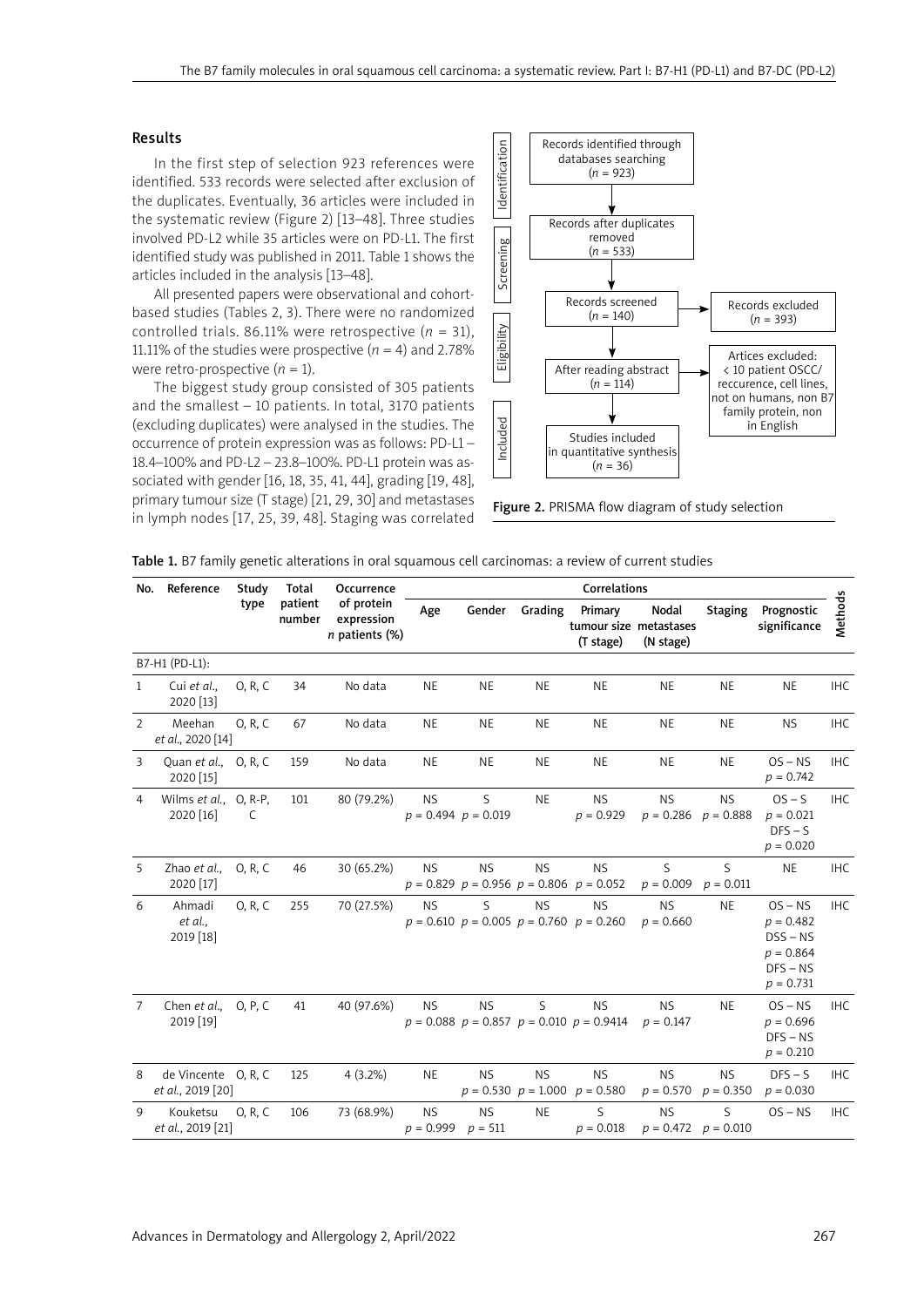Anna Starzyńska, Aleksandra Sejda, Łukasz Adamski, Paulina Adamska, Rafał Pęksa, Monika Sakowicz-Burkiewicz, Piotr Wychowański, Barbara A. Jereczek-Fossa

Table 1. Cont.

| No. | Reference                                               | Study   | Total                                            | Occurrence                                      |           |                                      |             | Correlations                                                 |                                      |                        |                                                                             |            |
|-----|---------------------------------------------------------|---------|--------------------------------------------------|-------------------------------------------------|-----------|--------------------------------------|-------------|--------------------------------------------------------------|--------------------------------------|------------------------|-----------------------------------------------------------------------------|------------|
|     |                                                         | type    | patient<br>number                                | of protein<br>expression<br>$n$ patients $(\%)$ | Age       | Gender                               | Grading     | Primary<br>tumour size metastases<br>(T stage)               | Nodal<br>(N stage)                   | <b>Staging</b>         | Prognostic<br>significance                                                  | Methods    |
| 10  | Takahashi<br>et al., 2019 [22]                          | 0, R, C | 77                                               | 46 (60%)                                        | <b>NS</b> | <b>NS</b>                            | <b>NS</b>   | <b>NS</b><br>$p = 0.880$ $p = 0.360$ $p = 0.420$ $p = 0.750$ | <b>NS</b><br>$p = 0.790$ $p = 0.580$ | NS.                    | $PFS - NS$<br>$p = 0.540$<br>$OS - NS$<br>$p = 0.920$                       | IHC        |
| 11  | Tojyo<br>et al., 2019 [23]                              | 0, R, C | 48                                               | 44 (91.7%)                                      | NS.       | ΝS                                   | <b>NS</b>   | ΝS<br>$p = 1.000$ $p = 1.000$ $p = 0.540$ $p = 0.520$        | <b>NS</b><br>$p = 1.000$             | NE                     | $DFS - NS$<br>$p = 0.185$                                                   | IHC        |
| 12  | Hanna<br>et al., 2018 [24]                              | 0, R, C | 81 (32)<br>females)                              | 28 females<br>(87%)                             | <b>NE</b> | NE                                   | NE          | NE                                                           | NE                                   | NE.                    | Female OS<br>$-5$<br>p < 0.001                                              | IHC        |
| 13  | Maruse<br>et al., 2018 [25]                             | 0, R, C | 97                                               | 63 (64.9%)                                      | <b>NS</b> | <b>NS</b>                            | <b>NS</b>   | ΝS<br>$p > 0.050$ $p > 0.050$ $p > 0.050$ $p > 0.050$        | S<br>$p = 0.050$                     | <b>NS</b><br>p > 0.050 | NS.<br>p > 0.050                                                            | <b>IHC</b> |
|     | 14 Stasikowska- O, R, C<br>Kanicka<br>et al., 2018 [26] |         | 78                                               | 62 (79%)                                        | <b>NE</b> | NE                                   | <b>NE</b>   | <b>NE</b>                                                    | <b>NE</b>                            | NE                     | $PP-S$<br>p < 0.011                                                         | <b>IHC</b> |
|     | 15 Stasikowska- O, R, C<br>Kanicka<br>et al., 2018 [27] |         | 70                                               | 67 (96%)                                        | <b>NE</b> | NE                                   | <b>NE</b>   | NE                                                           | <b>NE</b>                            | NE                     | <b>NE</b>                                                                   | <b>IHC</b> |
| 16  | Udeabor<br>et al., 2018 [28]                            | 0, R, C | 20                                               | No data                                         | NE        | <b>NE</b>                            | NE          | NE                                                           | <b>NE</b>                            | NE                     | <b>NE</b>                                                                   | <b>IHC</b> |
| 17  | Wirsing<br>et al., 2018 [29]                            | 0, R, C | 75                                               | 45 (60%)                                        | <b>NE</b> | <b>NE</b>                            | <b>NE</b>   | S<br>$p = 0.024$                                             | <b>NS</b>                            | NE                     | $DSD - NS$<br>$p = 0.207$                                                   | IHC        |
| 18  | Ahn et al.,<br>2017 [30]                                | 0, R, C | 68                                               | 45 (66%)                                        | <b>NS</b> | <b>NS</b><br>$p > 0.050$ $p > 0.050$ | <b>NE</b>   | S<br>$p = 0.002$                                             | <b>NS</b><br>$p = 0.648$ $p = 0.010$ | S                      | $DFS - NS$<br>$p = 0.070$<br>$OS - S$<br>$p = 0.039$                        | <b>IHC</b> |
| 19  | Feng et al.,<br>2017 [31]                               | 0, R, C | 119                                              | No data                                         | NE        | NE                                   | <b>NE</b>   | NE                                                           | <b>NE</b>                            | NE                     | $OS - S$<br>$p = 0.007$                                                     | <b>IHC</b> |
| 20  | Foy et al.,<br>2017 [32]                                | 0, R, C | 44                                               | No data                                         | <b>NE</b> | <b>NE</b>                            | NE          | NE                                                           | <b>NE</b>                            | <b>NE</b>              | <b>NE</b>                                                                   | IHC        |
| 21  | Groeger<br>et al., 2017 [33]                            | 0, P, C | 15                                               | 15 (100%)                                       | NE        | <b>NE</b>                            | NE          | NE                                                           | <b>NE</b>                            | NE                     | NE                                                                          | <b>IHC</b> |
| 22  | Hirai et al.,<br>2017 [34]                              | 0, P, C | 24                                               | No data                                         | NE        | NE                                   | ΝS<br>0.145 | <b>NS</b><br>$p = 0.873$                                     | <b>NS</b><br>$p = 0.542$             | NE                     | <b>NE</b>                                                                   | IHC        |
| 23  | Kogashiwa<br>et al., 2017 [35]                          | 0, R, C | 84                                               | 44 (52%)                                        | <b>NS</b> | $\sf S$<br>$p = 0.492$ $p = 0.010$   | NE          | NS.<br>$p = 0.613$                                           | NS.                                  | ΝS                     | $OS - S$<br>$p = 0.734$ $p = 0.235$ $p = 0.006$<br>$PFS - S$<br>$p = 0.024$ | <b>IHC</b> |
| 24  | Kubota et al., O, R, C<br>2017 [36]                     |         | 46                                               | No data                                         | <b>NE</b> | <b>NE</b>                            | <b>NE</b>   | <b>NE</b>                                                    | <b>NE</b>                            | <b>NE</b>              | <b>NE</b>                                                                   | <b>IHC</b> |
| 25  | Mattox et al., O, R, C<br>2017 [37]                     |         | 53                                               | 39 (73%)                                        | NE        | <b>NE</b>                            | NE          | <b>NE</b>                                                    | NE                                   | NE                     | $OS - NS$<br>$p = 0.830$                                                    | IHC        |
| 26  | Takakura<br>et al., 2017 [38]                           | 0, R, C | 10<br>(patients<br>without<br>chemothe-<br>rapy) | 8 (80%)                                         | <b>NE</b> | <b>NE</b>                            | NE          | <b>NE</b>                                                    | <b>NE</b>                            | NE                     | <b>NE</b>                                                                   | IHC        |
| 27  | Troeltzsch<br>et al., 2017 [39]                         | 0, R, C | 88                                               | 26 (29%)                                        | <b>NS</b> | <b>NS</b>                            | <b>NS</b>   | <b>NS</b><br>$p = 0.349$ $p = 0.579$ $p = 0.157$ $p = 0.831$ | S<br>$p = 0.039$                     | <b>NE</b>              | $DSS - NS$<br>$p = 0.937$                                                   | IHC        |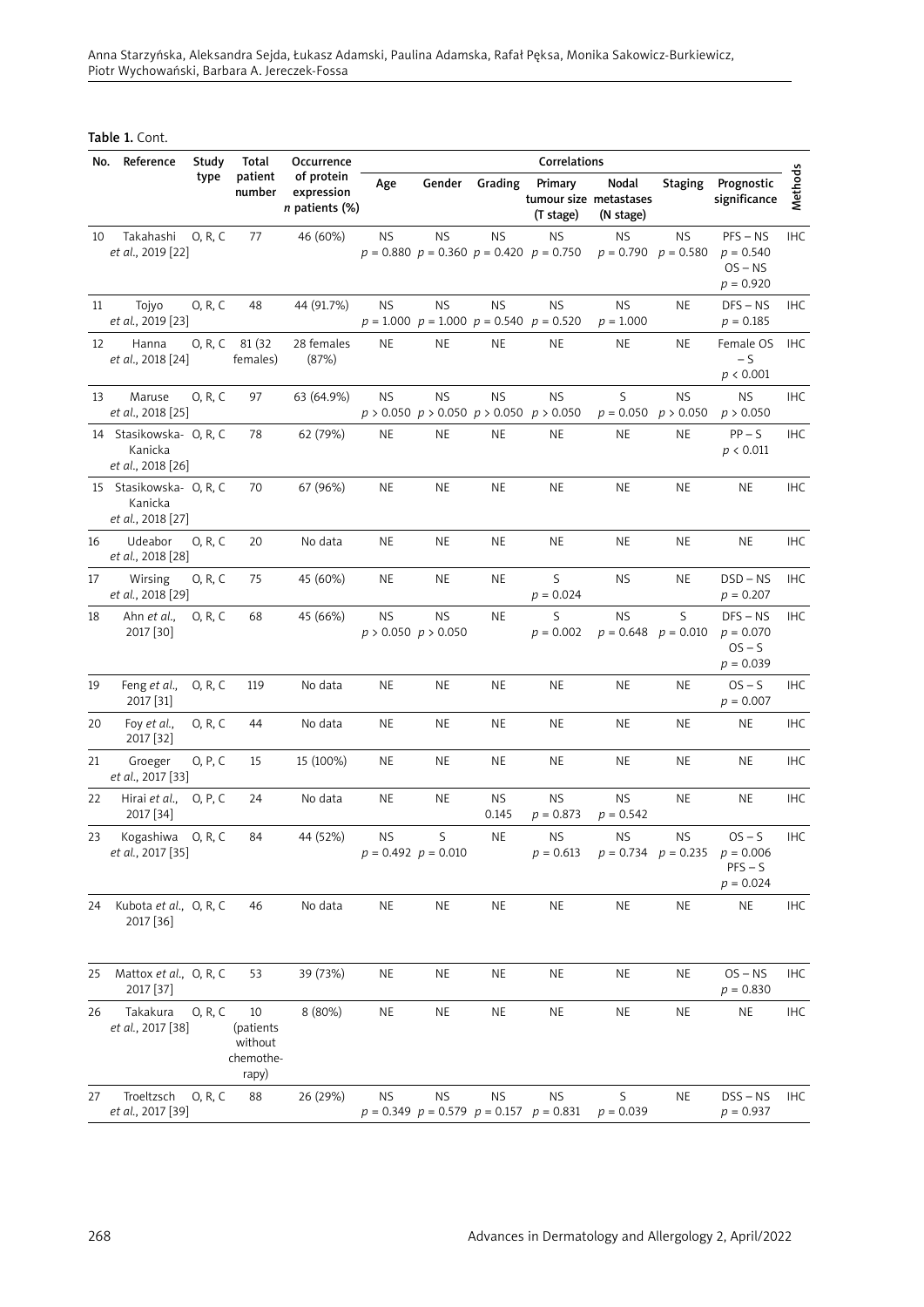| No.            | Reference                                     | Study      | Total             | Occurrence                                                                                   |           |                                      |                                                             | Correlations                                                 |                                              |                          |                                                                                    |             |
|----------------|-----------------------------------------------|------------|-------------------|----------------------------------------------------------------------------------------------|-----------|--------------------------------------|-------------------------------------------------------------|--------------------------------------------------------------|----------------------------------------------|--------------------------|------------------------------------------------------------------------------------|-------------|
|                |                                               | type       | patient<br>number | of protein<br>expression<br>n patients (%)                                                   | Age       | Gender                               | Grading                                                     | Primary<br>(T stage)                                         | Nodal<br>tumour size metastases<br>(N stage) | <b>Staging</b>           | Prognostic<br>significance                                                         | Methods     |
| 28             | Weber et al., O, R, C<br>2017 [40]            |            | 45                | 35/43<br>(1.31.4%<br>increased<br>PD-L1 4);<br>32/43<br>(2.374.4%<br>increased<br>$PD-L1$ 2) | <b>NE</b> | <b>NE</b>                            | 1. G1 vs.<br>$G3-S$<br>$p = 0.020$<br>$G3-S$<br>$p = 0.010$ | 1. NS<br>$p = 0.370$<br>2. NS<br>2. G1 vs. $p = 0.487$       | 1.5<br>p < 0.002<br>2.5<br>$p = 0.003$       | <b>NS</b><br>p > 0.05    | <b>NE</b>                                                                          | <b>IHC</b>  |
|                | 29 Satgunaseelan O, R, C<br>et al., 2016 [41] |            | 217               | 40 (18.4%)                                                                                   | <b>NS</b> | S                                    | <b>NS</b>                                                   | <b>NS</b><br>$p = 0.493$ $p = 0.013$ $p = 0.060$ $p = 0.550$ | <b>NS</b><br>$p = 0.900$                     | <b>NE</b>                | $DSS - NS$<br>$p = 0.960$<br>$DFS - NS$<br>$p = 0.820$<br>$OS - NS$<br>$p = 0.930$ | <b>IHC</b>  |
| 30             | Straub et al., O, R, C<br>2016 [42]           |            | 80                | 36 (45%)                                                                                     | <b>NS</b> | <b>NS</b>                            | <b>NS</b>                                                   | <b>NS</b><br>$p > 0.050$ $p > 0.050$ $p > 0.050$ $p > 0.050$ | <b>NS</b><br>p > 0.050                       | <b>NS</b><br>p > 0.050   | $OS - S$<br>$p = 0.010$<br><b>RFS</b><br>$p = 0.050$                               | <b>IHC</b>  |
| 31             | Chen et al.,<br>2015 [43]                     | 0, R, C    | 218               | 139 (64%)                                                                                    | <b>NE</b> | <b>NE</b>                            | <b>NE</b>                                                   | <b>NE</b>                                                    | <b>NE</b>                                    | NE                       | $DFS - NS$<br>$p = 0.020$<br>$OS - NS$<br>$p = 0.110$                              | <b>IHC</b>  |
| 32             | Lin et al.,<br>2015 [44]                      | O,<br>R, C | 305               | 134 (44%)                                                                                    | <b>NS</b> | S                                    | <b>NS</b>                                                   | <b>NS</b><br>$p = 0.124$ $p = 0.006$ $p = 0.326$ $p = 0.316$ | <b>NS</b><br>$p = 0.736$                     | <b>NS</b><br>$p = 0.804$ | $OS - NS$<br>$p = 0.083$                                                           | <b>IHC</b>  |
| 33             | Oliveira-<br>Costa et al.,<br>2015 [45]       | 0,<br>R, C | 142               | 47/97 (49%)                                                                                  | <b>NS</b> | <b>NS</b>                            | <b>NS</b>                                                   | <b>NS</b><br>$p > 0.050$ $p > 0.050$ $p > 0.050$ $p > 0.050$ | <b>NS</b><br>$p > 0.050$ $p > 0.050$         | <b>NS</b>                | $DSS - S$<br>$p = 0.044$                                                           | <b>IHC</b>  |
| 34             | Cho et al.,<br>2011 [46]                      | 0, R, C    | 45                | 39 (87%)                                                                                     | <b>NS</b> | <b>NS</b>                            | <b>NS</b>                                                   | <b>NS</b><br>$p = 0.787$ $p = 0.745$ $p = 0.158$ $p = 0.393$ | <b>NS</b><br>$p = 0.433$ $p = 0.736$         | <b>NS</b>                | $OS - NS$<br>$p = 0.501$                                                           | <b>IHC</b>  |
| 35             | Malaspina<br>et al., 2011 [47]                | 0, R, C    | 39                | No data                                                                                      | <b>NE</b> | <b>NE</b>                            | <b>NE</b>                                                   | <b>NE</b>                                                    | <b>NE</b>                                    | <b>NE</b>                | <b>NE</b>                                                                          | <b>IHC</b>  |
|                | B7-DC (PD-L2):                                |            |                   |                                                                                              |           |                                      |                                                             |                                                              |                                              |                          |                                                                                    |             |
| 1              | Weber et al., O, P, C<br>2019 [48]            |            | 48                | 28/36 (77.8%)                                                                                | <b>NE</b> | <b>NE</b>                            | <b>NS</b>                                                   | <b>NS</b><br>$p = 0.130$ $p = 0.805$                         | <b>NS</b><br>$p = 0.960$                     | <b>NE</b>                | <b>NS</b><br>$p = 0.400$                                                           | RT-<br>qPCR |
| $\overline{2}$ | Groeger et al., O, P, C<br>2017 [33]          |            | 15                | 15 (100%)                                                                                    | <b>NE</b> | <b>NE</b>                            | <b>NE</b>                                                   | <b>NE</b>                                                    | <b>NE</b>                                    | <b>NE</b>                | <b>NE</b>                                                                          | <b>IHC</b>  |
| 3              | Kogashiwa O, R, C<br>et al., 2017 [35]        |            | 84                | 20 (23.8%)                                                                                   | <b>NS</b> | <b>NS</b><br>$p = 0.792$ $p = 1.000$ | <b>NE</b>                                                   | <b>NS</b><br>$p = 0.373$                                     | <b>NS</b><br>$p = 0.449$ $p = 0.011$         | S                        | $PFS - NS$<br>$p = 0.350$<br>$OS - NS$<br>$p = 0.058$                              | <b>IHC</b>  |

Table 1. Cont.

*R – retrospective study, P – prospective study, R-P – retro-prospective study, O – observational study, C – cohort study, S – significant, NE – not examined, NS – not significant, OS – overall survival, PP – poor prognosis, DSS – disease-specific survival, DSD – disease-specific death, DFS – disease-free survival, PFS – progression-free survival, RFS – recurrence-free survival, IHC – immunohistochemistry, RT-qPCR – reverse transcription polymerase chain reaction.*

with PD-L1 [17, 20, 30] and PD-L2 [33]. Only PD-L1 protein expression proved to be a prognostic factor. Overall survival [16, 24, 31, 35, 42], disease-free survival [16, 20, 45], progression-free survival [35], poor prognosis [26] and recurrence-free survival [42] were correlated with PD-L1 protein expression. Immunohistochemistry was the most commonly used diagnostic method.

#### Discussion

# B7 protein family and the receptors *PD-L1 (B7-H1)/PD-L2 (B7-DC)/PD-1*

B7-H1/PD-L1 protein (programmed cell death 1 ligand 1/cluster of differentiation 274/CD274/PDCD1LG1/B7H1/ B7-H/PDCD1L1/PDCD1LG1/PDL1) is a type I membrane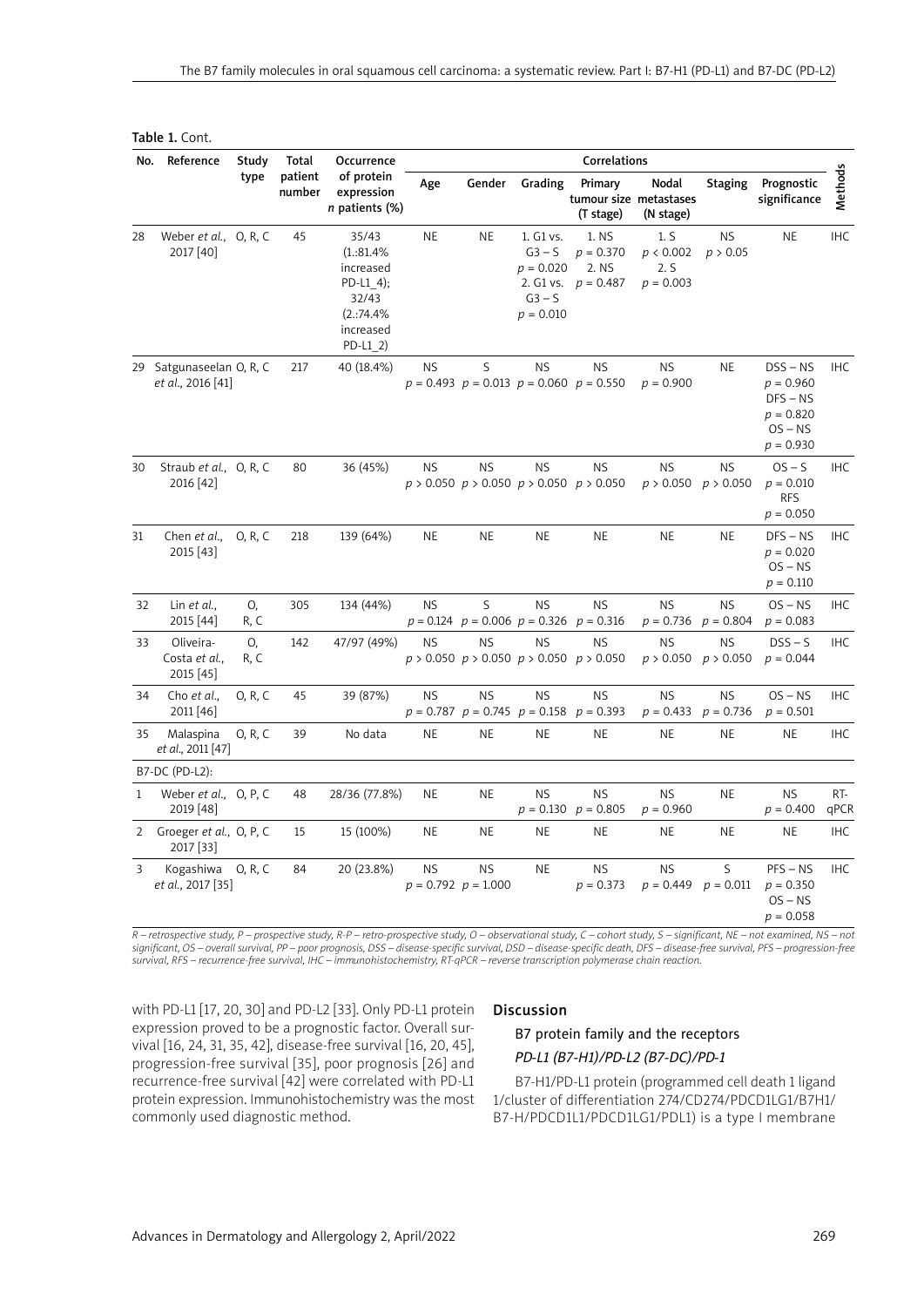|    | No. Reference                    |                |                |                |                | MINORS for non-comparative studies |                |                |              |                |
|----|----------------------------------|----------------|----------------|----------------|----------------|------------------------------------|----------------|----------------|--------------|----------------|
|    |                                  | $\mathbf{1}$   | $\overline{2}$ | 3              | 4              | 5                                  | 6              | $\overline{7}$ | 8            | Score          |
| 1  | Ouan et al., 2020 [15]           | $\overline{2}$ | $\overline{2}$ | $\overline{2}$ | $\mathbf{1}$   | $\Omega$                           | $\mathbf{1}$   | $\overline{2}$ | $\Omega$     | 10             |
| 2  | Ahmadi et al., 2019 [18]         | $\overline{2}$ | $\overline{2}$ | $\overline{2}$ | $\mathbf{1}$   | $\Omega$                           | $\mathbf{1}$   | 2              | $\Omega$     | 10             |
| 3  | de Vincente et al., 2019 [20]    | $\mathbf{1}$   | $\overline{2}$ | $\overline{2}$ | $\mathbf 0$    | $\Omega$                           | $\Omega$       | $\overline{2}$ | $\Omega$     | $\overline{7}$ |
| 4  | Takahashi et al., 2019 [22]      | $\overline{2}$ | $\mathbf{1}$   | $\mathbf{1}$   | $\overline{2}$ | $\mathbf{O}$                       | $\mathbf 0$    | 2              | $\mathbf 0$  | 8              |
| 5  | Tojyo et al., 2019 [23]          | $\overline{2}$ | $\mathbf{1}$   | $\overline{2}$ | $\overline{2}$ | $\mathbf 0$                        | $\mathbf{1}$   | 2              | $\Omega$     | 10             |
| 6  | Hanna et al., 2018 [24]          | $\overline{2}$ | $\mathbf{1}$   | $\overline{2}$ | $\overline{2}$ | $\mathbf 0$                        | $\mathbf{1}$   | $\overline{2}$ | $\mathbf{0}$ | 10             |
| 7  | Maruse et al., 2018 [25]         | $\overline{2}$ | $\mathbf{1}$   | $\overline{2}$ | $\overline{2}$ | $\Omega$                           | $\mathbf{1}$   | 2              | $\Omega$     | 10             |
| 8  | Udeabor et al., 2018 [28]        | $\overline{2}$ | $\mathbf{O}$   | $\mathbf 0$    | $\mathbf{1}$   | $\mathbf 0$                        | $\mathbf{O}$   | $\overline{2}$ | $\mathbf{O}$ | 5              |
| 9  | Wirsing et al., 2018 [29]        | $\overline{2}$ | $\overline{2}$ | $\mathbf{1}$   | $\overline{2}$ | $\mathbf 0$                        | $\mathbf{0}$   | $\overline{2}$ | $\mathbf{1}$ | 10             |
| 10 | Ahn et al., 2017 [30]            | 2              | $\mathbf{1}$   | $\overline{2}$ | 2              | $\mathbf 0$                        | $\overline{2}$ | $\overline{2}$ | $\mathbf{O}$ | 11             |
| 11 | Feng et al., 2017 [31]           | $\mathbf{0}$   | $\mathbf{1}$   | 2              | $\overline{2}$ | $\mathbf{1}$                       | 2              | $\overline{2}$ | $\mathbf 0$  | 10             |
| 12 | Foy et al., 2017 [32]            | $\overline{2}$ | $\overline{2}$ | $\overline{2}$ | $\overline{2}$ | $\mathbf 0$                        | $\mathbf{1}$   | $\overline{2}$ | $\mathbf 0$  | 11             |
| 13 | Groeger et al., 2017 [33]        | $\overline{2}$ | $\mathbf{1}$   | $\overline{2}$ | $\mathbf{1}$   | $\mathbf{0}$                       | $\mathbf{O}$   | $\overline{2}$ | $\mathbf 0$  | 8              |
| 14 | Hirai et al., 2017 [34]          | $\overline{2}$ | $\mathbf{1}$   | $\mathsf{O}$   | $\mathbf 0$    | $\mathbf 0$                        | $\mathbf{O}$   | $\overline{2}$ | $\mathbf 0$  | 5              |
| 15 | Kogashiwa et al., 2017 [35]      | 2              | $\overline{2}$ | $\overline{2}$ | $\mathbf{1}$   | $\mathbf{0}$                       | $\mathbf{1}$   | $\overline{2}$ | $\mathbf 0$  | 10             |
| 16 | Kubota et al., 2017 [36]         | $\overline{2}$ | $\mathbf{1}$   | $\overline{2}$ | $\overline{2}$ | $\mathbf 0$                        | $\mathbf{1}$   | $\overline{2}$ | $\mathbf 0$  | 10             |
| 17 | Mattox et al., 2017 [37]         | $\mathbf{1}$   | $\mathbf{1}$   | $\overline{2}$ | $\overline{2}$ | $\mathbf{0}$                       | $\mathbf{1}$   | $\overline{2}$ | $\mathbf 0$  | 9              |
| 18 | Takakura et al., 2017 [38]       | 2              | $\mathbf{1}$   | $\overline{2}$ | 2              | $\mathbf 0$                        | $\mathbf{1}$   | $\overline{2}$ | $\mathbf 0$  | 10             |
| 19 | Troeltzsch et al., 2017 [39]     | 2              | $\overline{2}$ | $\overline{2}$ | $\mathbf 0$    | $\mathbf 0$                        | $\mathbf{1}$   | $\overline{2}$ | $\mathbf 0$  | 9              |
| 20 | Satgunaseelan et al., 2016 [41]  | 2              | $\overline{2}$ | $\overline{2}$ | 2              | $\mathbf 0$                        | $\mathbf{1}$   | $\overline{2}$ | $\mathbf 0$  | 11             |
| 21 | Straub et al., 2016 [42]         | $\overline{2}$ | $\overline{2}$ | $\overline{2}$ | $\overline{2}$ | $\mathbf 0$                        | $\mathbf{1}$   | 2              | $\mathbf 0$  | 11             |
| 22 | Chen et al., 2015 [43]           | $\overline{2}$ | $\overline{2}$ | $\overline{2}$ | 2              | $\mathbf 0$                        | $\mathbf{1}$   | $\overline{2}$ | $\mathbf{0}$ | 11             |
| 23 | Lin et al., 2015 [44]            | $\overline{2}$ | $\mathbf{1}$   | $\overline{2}$ | $\overline{2}$ | $\mathbf 0$                        | $\mathbf{1}$   | $\overline{2}$ | $\mathbf 0$  | 10             |
| 24 | Oliveira-Costa et al., 2015 [45] | $\overline{2}$ | $\overline{2}$ | $\overline{2}$ | $\overline{2}$ | $\mathbf 0$                        | $\overline{2}$ | $\overline{2}$ | $\mathbf 0$  | 12             |
| 25 | Cho et al., 2011 [46]            | 2              | $\overline{2}$ | $\overline{2}$ | $\overline{2}$ | $\mathbf 0$                        | $\mathbf{1}$   | $\overline{2}$ | $\mathbf 0$  | 11             |

#### Table 2. Results of MINORS for non-comparative studies

*1 – a clearly stated aim, 2 – inclusion of consecutive patients, 3 – prospective data collection, 4 – endpoints appropriate to the aim of the study, 5 – unbiased assessment of the study endpoint, 6 – follow-up period appropriate to the aim of the study, 7 – loss to follow up less than 5%, 8 – prospective calculation of the study size; score: 0 – not reported, 1 – reported but inadequate, 2 – reported and adequate; the ideal global score for comparative studies is 16.*

protein (mass 40 kDa) encoded by the *CD274* gene on chromosome 9 (locus 9p24.1). The B7-H1 protein has genes parallel to B7-1 ligand in 21%. PD-L1 has three domains: immunoglobulin constant-like domain (IgC; extracellular), the variable-like domain (IgV; extracellular) and homology domain for PD-1 [8, 49]. Intracellular structures are poorly studied. PD-L1 molecules are more prevalent than PD-L2. The PD-L1 protein suppresses the immune system [50–52]. PD-L1 protein is found on activated T lymphocytes, dendritic cells, B lymphocytes, NK cells, monocytes, macrophages, endothelial cells, epithelial cells, fibroblasts, mesenchymal stem cells, syncytiotrophoblasts, islets of Langerhans and neurons. The PD-L1 molecule plays a crucial role in the differentiation of regulatory T lymphocytes. The increase in its status is also associated with chronic inflammation and secretion of interferon γ (IFN-γ) [8, 33, 43, 53, 54]. It can affect the results of treatment of hepatitis B and C [55]. The presence of the PD-L1 protein expression has been demonstrated in glioma, ovarian cancer, renal cancer, head and neck cancer, breast cancer, sigmoid cancer, pancreatic cancer, non-small cell lung cancer and melanoma [53, 56]. Wang *et al.* demonstrated that PD-L1 positive expression was a prognostic factor for poor disease-specific survival in pancreatic carcinoma [53]. An increase in the response to anti-PD-1/PD-L1 therapies has been demonstrated in the treatment of lung cancer associated with smoking. An increased expression of PD-L1 refers to solid tumours, where it can serve as a defence of the tumour against the immune system [44]. In OSCC, PD-L1 protein expression was correlated with gender [16, 18, 35, 41, 44], grade [19, 48], stage [17, 21, 30], tumour size [21, 29, 30], nodal metastases [25, 26, 39–42], distant metastases [25, 26], localisation [41], vascular invasion [28], positive TILs infil-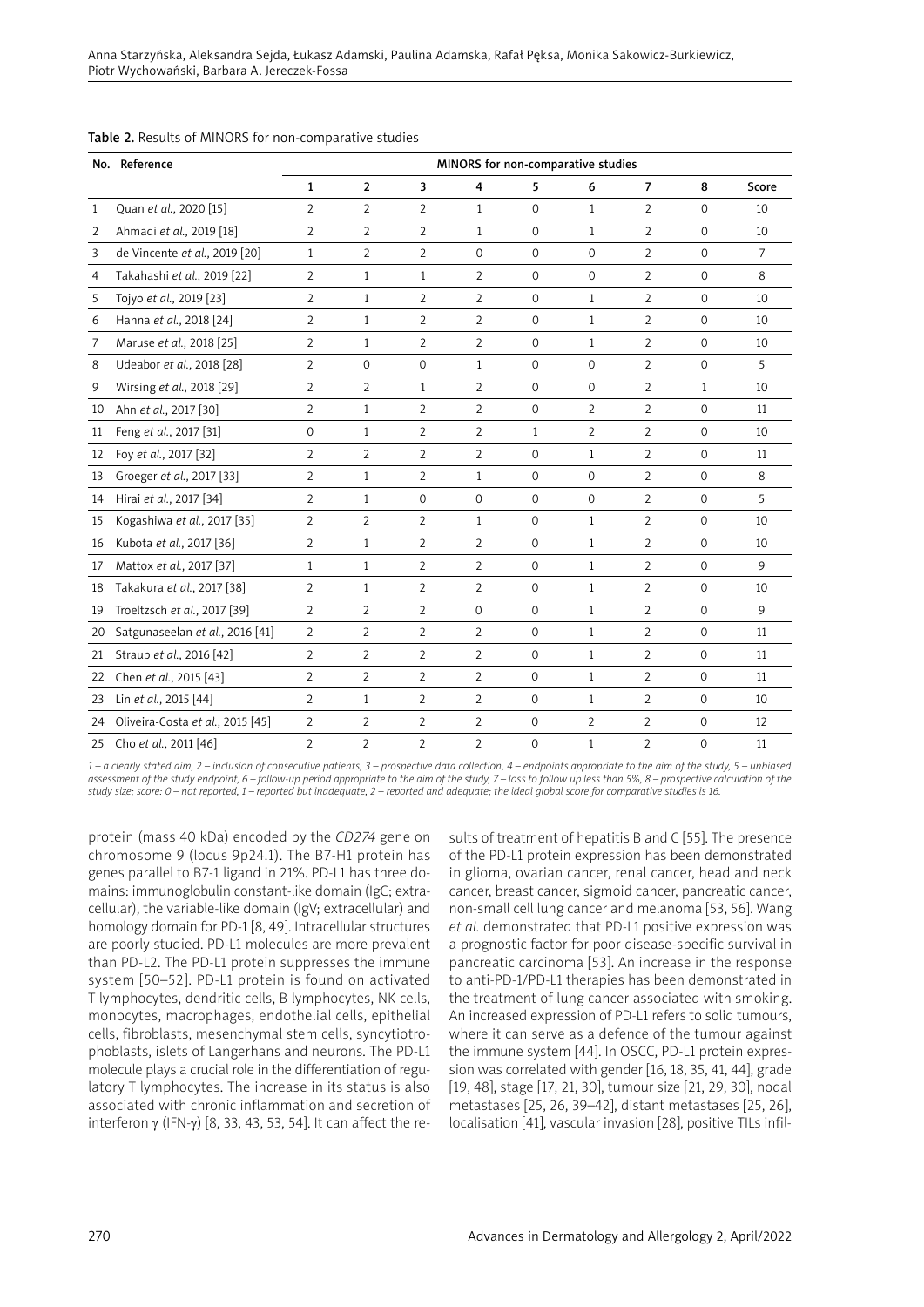| No. | Reference                                |                |                |                |                |                |                | MINORS for comparative studies |             |                |              |                |                |       |
|-----|------------------------------------------|----------------|----------------|----------------|----------------|----------------|----------------|--------------------------------|-------------|----------------|--------------|----------------|----------------|-------|
|     |                                          | 1              | $\overline{2}$ | 3              | 4              | 5              | 6              | $\overline{7}$                 | 8           | 9              | 10           | 11             | 12             | Score |
|     | Cui et al., 2020 [13]                    | 2              | 1              | $\Omega$       | 1              | $\Omega$       | 1              | 2                              | $\mathbf 0$ | $\Omega$       | $\Omega$     | $\Omega$       | $\overline{2}$ | 9     |
| 2   | Meehan et al., 2020 [14]                 | 2              | $\Omega$       | $\Omega$       | 1              | $\Omega$       | $\overline{2}$ | $\overline{2}$                 | $\mathbf 0$ | $\Omega$       |              | 1              | $\overline{2}$ | 11    |
| 3   | Wilms et al., 2020 [16]                  | 2              | 0              | 2              | 1              | $\Omega$       | 2              | 2                              | 0           | $\Omega$       |              | $\overline{2}$ | $\overline{2}$ | 14    |
| 4   | Zhao et al., 2020 [17]                   |                | 2              | $\overline{2}$ | $\Omega$       | $\Omega$       | 1              | $\overline{2}$                 | $\Omega$    | 1              |              | $\overline{2}$ | $\overline{2}$ | 14    |
| 5.  | Chen et al., 2019 [19]                   | $\overline{2}$ | $\mathbf{1}$   | $\overline{2}$ | $\overline{2}$ | $\Omega$       | 1              | 2                              | 0           | $\overline{2}$ | $\Omega$     | 1              | 2              | 15    |
| 6   | Kouketsu et al., 2019 [21]               | $\overline{2}$ | $\mathbf{1}$   | $\overline{2}$ | $\Omega$       | $\Omega$       | $\Omega$       | 2                              | $\Omega$    | $\overline{2}$ |              | 1              | $\overline{2}$ | 13    |
|     | Weber et al., 2019 [48]                  | $\overline{2}$ | $\mathbf{1}$   | $\overline{2}$ | $\overline{2}$ | $\overline{2}$ | $\overline{2}$ | $\overline{2}$                 | $\Omega$    | $\overline{2}$ | $\Omega$     | 1              | $\overline{2}$ | 18    |
| 8   | Stasikowska-Kanicka et al.,<br>2018 [26] | $\overline{2}$ | $\overline{2}$ | 2              | $\Omega$       | $\Omega$       | 1              | $\overline{2}$                 | $\Omega$    | $\mathbf{1}$   | $\mathbf{1}$ | 1              | $\overline{2}$ | 14    |
| 9   | Stasikowska-Kanicka et al.,<br>2018 [27] | $\overline{2}$ | $\overline{2}$ | $\overline{2}$ | $\Omega$       | $\Omega$       | 1              | $\overline{2}$                 | $\Omega$    | $\mathbf{1}$   |              | $\mathbf{1}$   | $\overline{2}$ | 14    |
| 10  | Weber et al., 2017 [40]                  | $\overline{2}$ | 1              | $\overline{2}$ | $\Omega$       | $\Omega$       | $\mathbf{1}$   | $\overline{2}$                 | $\Omega$    | $\mathbf{1}$   | 1            | 1              | $\overline{2}$ | 13    |
| 11  | Malaspina et al., 2011 [47]              |                | $\overline{2}$ | 2              | 0              | $\mathbf 0$    | 1              | 2                              | $\mathbf 0$ | $\mathbf{1}$   | 1            | 1              | 2              | 13    |

Table 3. Results of MINORS for comparative studies

*1 – a clearly stated aim, 2 – inclusion of consecutive patients, 3 – prospective data collection, 4 – endpoints appropriate to the aim of the study, 5 – unbiased*  assessment of the study endpoint, 6 – follow-up period appropriate to the aim of the study, 7 – loss to follow up less than 5%, 8 – prospective calculation of *the study size, 9 – an adequate control group, 10 – contemporary groups, 11 – baseline equivalence of groups, 12 – adequate statistical analyses; score: 0 – not reported, 1 – reported but inadequate, 2 – reported and adequate; the ideal global score for comparative studies is 24.*

tration [39], recurrence [42], disease-specific survival [45], disease-free survival [16, 20, 45], recurrence-free survival [42], overall survival [16, 24, 31, 35, 42], progression-free survival [24] and poor survival [26]. Lin *et al.* suggested the possibility of using PD-L1 as a prognostic factor especially in smokers and men [44]. No correlation was found between the PD-L1 protein expression and betel chewing, alcohol consumption, perineural invasion, depth of invasion, treatment, or distant metastases [41, 44]. A high expression is associated with better overall survival [30]. In addition, the presence of PD-L1 and TILs expression has been correlated with better outcome in patients with locally advanced OSCC. In those cases, the risk of recurrence was lower and survival was improved [24, 35].

B7-DC/PD-L2 protein (programmed cell death 1 ligand 2/cluster of differentiation 273/CD273/PDCD1LG2/ B7DC/Btdc/PDCD1L2/PDL2/bA574F11.2) is encoded by the *PDCD1LG2* gene on chromosome 9 (locus 9p24.1). The B7- DC protein has genes parallel to B7-1 ligand in 23%. PD-L2 has three domains: immunoglobulin constant-like domain (IgC; extracellular), the variable-like domain (IgV; extracellular) and homology domain for PD-1 [8, 57]. Intracellular structures are poorly studied [50–52]. PD-L2 protein is found on dendritic cells, B lymphocytes, Th2 cells, monocytes, macrophages, mast cells, hepatocytes and endothelial cells. This protein suppresses the immune system by inhibiting the T cell response through PD-1 binding. The presence of this molecule on tumour cells may cause the tumour resistance to the immune system [7, 8, 58]. PD-L2 expression was correlated with stage, but not associated with tumour size, nodal metastases, grade, progressionfree survival or overall survival in OSCC [33, 35, 48].

Programmed cell death protein 1 receptor is a transmembrane protein (PD-1/cluster of differentiation 279/ CD279; 50-55 kDa) encoded by the *PDCD1* gene on chromosome 2 (locus 2q37.3). It consists of five domains including ITIM (immunoreceptor tyrosine-based inhibitory motif) and ITSM (immunoreceptor tyrosine-based switch motif). The IgV domain has genes parallel to CTLA-4 receptor in 21-33% and to CD28 receptor in 15.6% [8, 59]. The PD-1 receptor is found in activated T cells, B lymphocytes, NK cells, mast cells, macrophages and dendritic cells [60]. PD-1 proteins were not detected in immature T lymphocytes. The presence of PD-1 protein on TILs was revealed more frequently in comparison with peripheral blood. This was regardless of the patient's age or HPV infection [61]. PD-1 generates an inhibitory signal that regulates the functions of T lymphocytes. This receptor has two known ligands: PD-L1 and PD-L2 [58]. Programmed cell death protein 1 receptor does not directly affect apoptosis or cell survival. PD-1 signals regulate the cellular response, but this is not completely clear. The signalling process is different in B and T lymphocytes. After binding by the PD-1 receptor, the ligand is followed by phosphorylation of tyrosine in the ITSM domain and recruitment of the SHP-2 (Src homology region 2 domain-containing phosphatase-1) and SHP-1 signal molecules (Src homology region 2 domain-containing phosphatase-2). This blocks the activation of PI-3K molecules (phosphatidylinositol 3-kinase) and ZAP70 (zeta chain-associated protein kinase 70) [58]. Activation of SHP-2 causes dephosphorylation of the molecule involved in TCR receptor activity and as a result reduces signal and cytokine synthesis [58]. Higher prevalence of PD-1 receptors on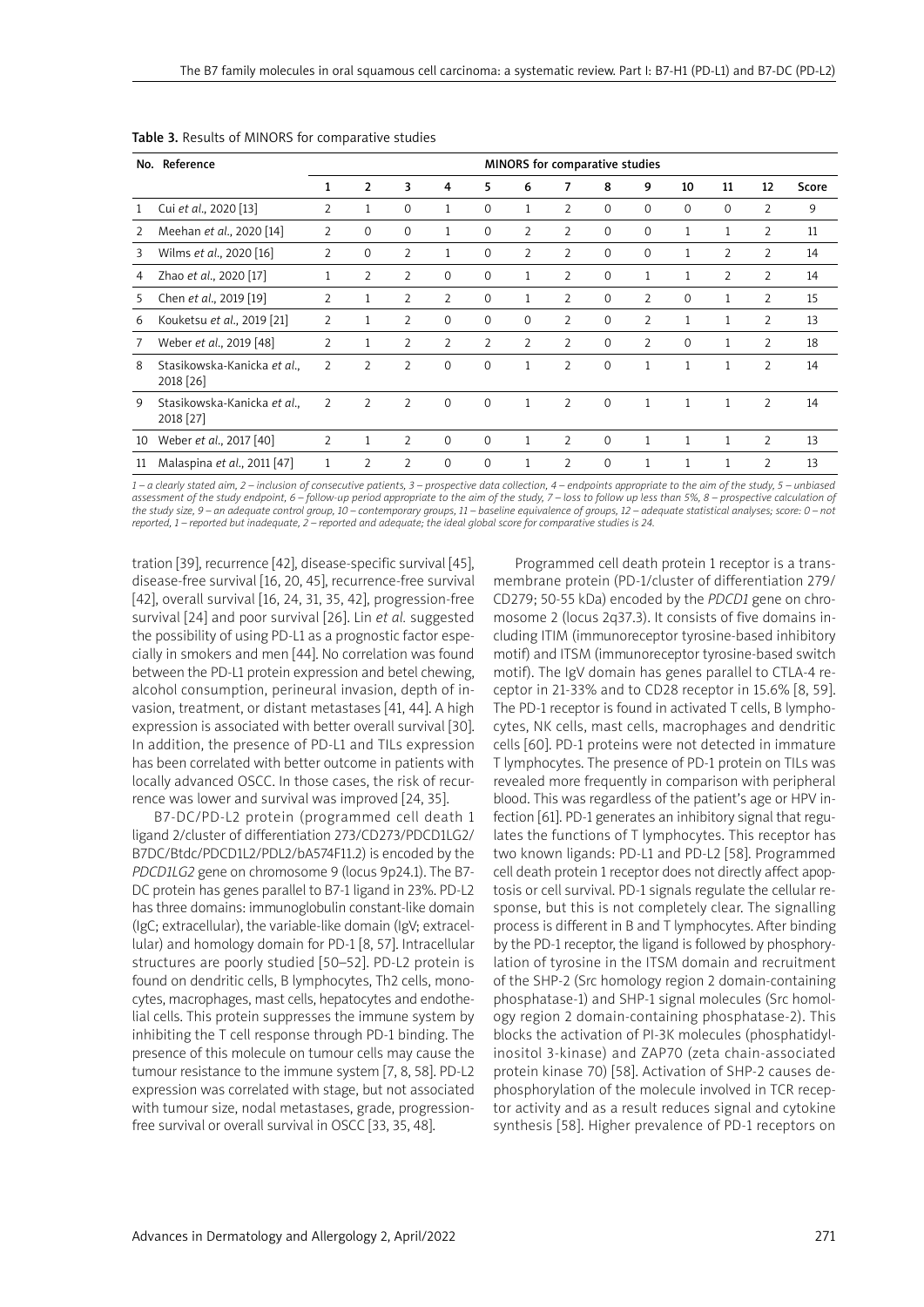activated lymphocytes suggests that it is more important than the CTLA-4 receptor pathway [62]. An inflammatory reaction induces an increase in the expression of PD-L1 and PD-L2 proteins. They can serve as a feedback mechanism to reduce T cell responses in tissues and protect them from auto-aggressive damage. The binding of PD-L1 ligand to PD-1 receptor leads to the inhibition of proliferation and the reduction of IFN-γ and IL-10 cytokine secretion (interleukin 10) by about 80%, and IL-2 (interleukin 2) to the threshold below the reference values. This inhibits the proliferation of lymphocytes and promotes the survival of the cancer cell [63]. The level of PD-1 protein is high on activated lymphocytes, but it quickly decreases after removal of the antigen. However, when lymphocytes have to contend with chronic inflammation (infection or cancer), the expression of PD-1 protein is still high, which causes "exhaustion" of lymphocytes. A high oestrogen level can also induce PD-1 receptors on T cells and APC [64]. The inhibitory effect was found on Th (CD4+; helper cells) and Tc (CD8+; cytotoxic cells) lymphocytes [65]. The presence of the PD-1 protein expression has been demonstrated in bladder cancer [65] and pregnancy-associated melanoma [66]. In OSCC, PD-1 protein expression was correlated with age [30], stage [30], nodal metastases [30], perineural invasion [30] and not related to the disease-free survival [30], recurrencefree survival [42] or overall survival [30, 42]. PD-1 signalling was strongly enriched in never-smokers and neverdrinkers [30]. The role of the PD-1/PD-L1 pathway is not limited to the pathogenesis of tumours. This pathway is important in various diseases: insulin-dependent diabetes mellitus, lupus erythematosus, myocarditis, inflammation of the brain and spinal cord, rheumatoid arthritis and inflammatory bowel diseases [67].

# B7 pathway inhibition in cancers and OSCC

The B7/CD28 pathway influences the regulation of the immune response by limiting the time and strength of the inflammatory response. Although the co-stimulation mechanism of the B7-CD28 pathway is not known, monoclonal antibodies are currently used in targeted therapies of malignant tumours, autoimmune and infectious diseases. In cancer, CTLA-4 and PD-1 receptors are blocked by ligands (B7-1 and B7-2 for CTLA-4, and PD-L1 and PD-L2 for PD-1). As a result of ligand-receptor binding, neoplastic lesions are not recognized by the immune system. The function of monoclonal antibodies is to block CTLA-4 and PD-1 receptors. As a result, T lymphocytes re-recognize tumour antigens. The immunomodulatory drugs that block the CTLA-4 protein are ipilimumab and tremelimumab, while the PD-1 is blocked by nivolumab, pembrolizumab, pidilizumab, BMS-936559, MEDI4736 (durvalumab) and MPDL3280A [49, 56, 68–72]. They are mainly used in the treatment of melanoma [66, 70], lung cancer [66, 70], genitourinary cancer [66] and prostate cancer [72]. Targeted immunotherapy in head and neck melanoma improved survival. Ipilimumab and nivolumab had a better effect together than in monotherapy [56]. Nivolumab was used in a clinical trial of 296 melanoma, non-small-cell lung cancer, prostate cancer, renal cancer, and colorectal cancer patients. The positive tumour response (expression of PD-L1 in > 5% of cells) was seen in 18% of patients with non-small cell lung cancer, 28% with melanoma and in 27% with renal-cell carcinoma [56]. In Carbognin *et al.* study, nivolumab, pembrolizumab and MPDL3280A were studied in patients with melanoma, lung and genitourinary cancers. The overall response rate was significantly higher in patients with positive PD-L1 expression [68].

The role of immunomodulatory drugs in the treatment of oral cancer remains unclear and requires more research. The oral squamous cell carcinoma is highly immunosuppressive. An anti-PD-1 monoclonal antibody therapy may result in better clinical efficacy in OSCC patients [73–75]. Foy *et al.* studied the clinical response to pembrolizumab in HPV-negative oral squamous cell carcinoma. The PD-L1 protein was overexpressed and the score of response to pembrolizumab was higher in neversmokers and never-drinkers than in smokers and drinkers, although the mutational load was lower in neversmokers and drinkers. The main difference between oral squamous cell carcinoma in never-smokers and neverdrinkers when compared to smokers and drinkers, lies in the immune microenvironment, suggesting a higher clinical benefit of PD-L1 inhibition in oral cancer in neversmokers and drinkers. The immune checkpoint inhibitors can probably extend the survival of many patients [32].

## Conclusions

The biology of squamous cell carcinoma is unknown. The search for new molecular markers is extremely important. Components of the B7 family are potential objects of research. Any mutations in gene encoding PD-L1 and quantitative changes in the status of PD-L1 protein may have an impact on the prognosis of oral squamous cell carcinoma.

## Conflict of interest

The authors declare no conflict of interest.

#### References

- 1. Ferlay J, Soerjomataram I, Dikshit R, et al. Cancer incidence and mortality worldwide: sources, methods and major patterns in GLOBOCAN 2012. Int J Cancer 2015; 136: E359-86.
- 2. Global Burden of Disease Cancer Collaboration. Global, regional, and national cancer incidence, mortality, years of life lost, years lived with disability, and disability-adjusted life-years for 29 Cancer Groups, 1990 to 2017: a systematic analysis for the global burden of disease study. JAMA Oncol 2019; 5: 1749-68.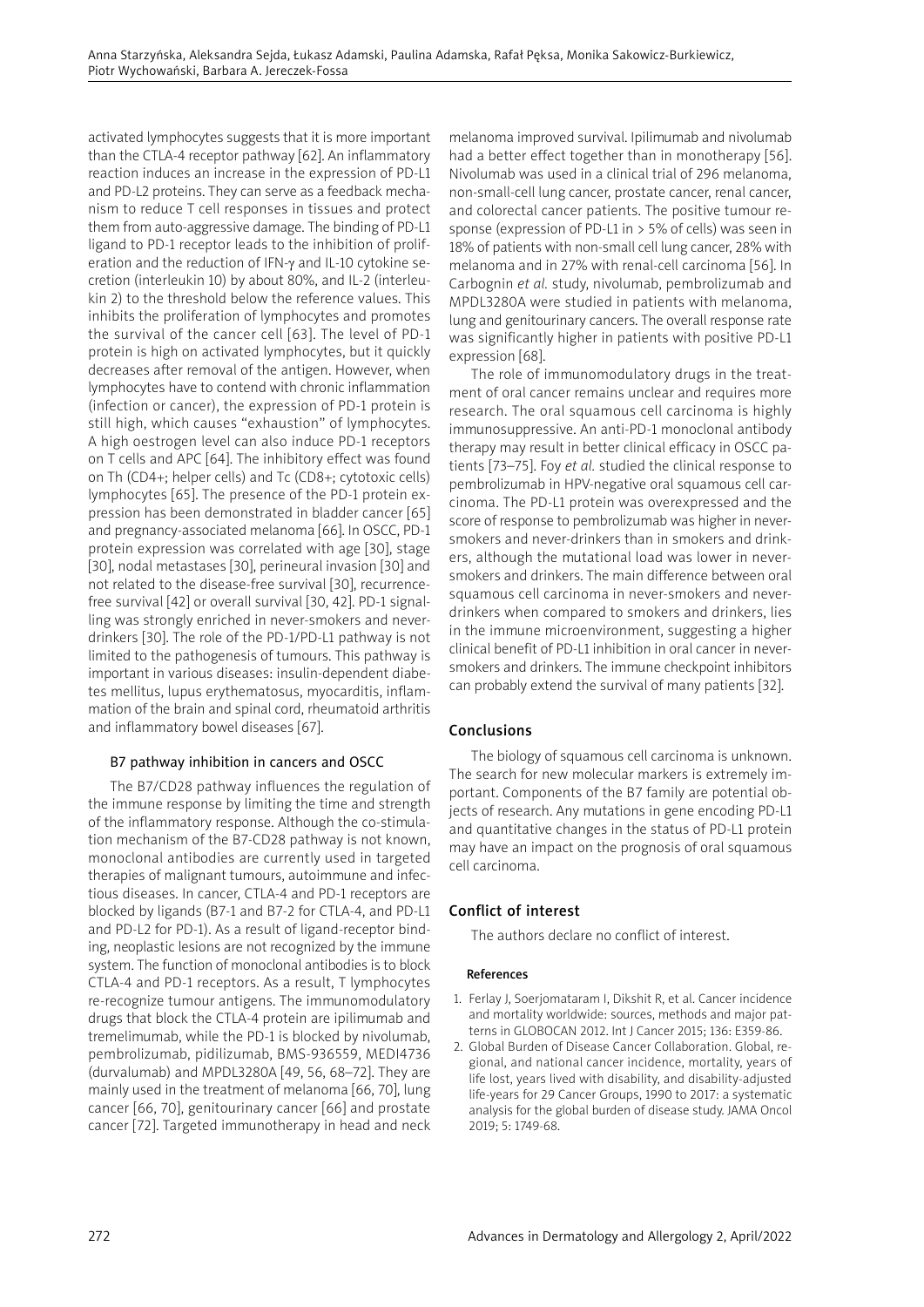- 3. Johnson NW, Jayasekara P, Amarasinghe AA, et al. Squamous cell carcinoma and precursor lesions of the oral cavity: epidemiology and aetiology. Periodontology 2000 2011; 57: 19-37.
- 4. Starzyńska A, Sejda A, Adamska P, et al. Prognostic value of the PIK3CA, AKT, PTEN mutations in oral squamous cell carcinoma: literature review. Arch Med Sci doi:10.5114/ aoms.2018.77859.
- 5. Zou W. Immunosuppressive networks in the tumour environment and their therapeutic relevance. Nat Rev Cancer 2005; 5: 263-74.
- 6. Song MK, Park BB, Uhm J. Understanding immune evasion and therapeutic targeting associated with PD-1/PD-L1 pathway in diffuse large B-cell lymphoma. Int J Mol Sci 2019; 20: 1326.
- 7. Ni L, Dong D. New B7 family checkpoints in human cancers. Mol Cancer Ther 2017; 16: 1203-11.
- 8. Schildberg FA, Klein SR, Freeman GJ, et al. Coinhibitory pathways in the B7-CD28 ligand-receptor family. Immunity 2016; 44: 955-72.
- 9. Xiao Y, Freeman GJ. A new B7:CD28 family checkpoint target for cancer immunotherapy: HHLA2. Clin Cancer Res 2015; 21: 2201-3.
- 10. Liberati A, Altman DG, Tetzlaff J, et al. The PRISMA statement for reporting systematic reviews and meta-analyses of studies that evaluate health care interventions: explanation and elaboration. Ann Intern Med 2009; 151: 65-94.
- 11. Higgins JPT, Altman DG, Gøtzsche PC, et al. The Cochrane Collaboration's tool for assessing risk of bias in randomised trials. Br Med J 2011; 343: d5928.
- 12. Slim K, Nini E, Forestier D, et al. Methodological index for non-randomized studies (minors): development and validation of a new instrument. ANZ J Surg 2003; 73: 712-6.
- 13. Cui B, Chen J, Luo M, et al. Protein kinase D3 regulates the expression of the immunosuppressive protein, PDL1, through STAT1/STAT3 signaling. Int J Oncol 2020; 56: 909-20.
- 14. Meehan K, Leslie C, Lucas M, et al. Characterization of the immune profile of oral tongue squamous cell carcinomas with advancing disease. Cancer Med 2020; 9: 4791-807.
- 15. Quan H, Shan Z, Liu Z, et al. The repertoire of tumor-infiltrating lymphocytes within the microenvironment of oral squamous cell carcinoma reveals immune dysfunction. Cancer Immunol Immunother 2020; 69: 465-76.
- 16. Wilms T, Gu X, Boldrup L, et al. PD-L1 in squamous cell carcinoma of the oral tongue shows gender-specific association with prognosis. Oral Dis 2020; doi: 10.1111/odi.13414.
- 17. Zhao L, Li P, Zhao L, et al. Expression and clinical value of PD-L1 which is regulated by BRD4 in tongue squamous cell carcinoma. J Cell Biochem 2020; 121: 1855-69.
- 18. Ahmadi N, Gao K, Chia N, et al. Association of PD-L1 expression in oral squamous cell carcinoma with smoking, sex, and p53 expression. Oral Surg Oral Med Oral Pathol Oral Radiol 2019; 128: 631-8.
- 19. Chen XJ, Tan YQ, Zhang N, et al. Expression of programmed cell death-ligand 1 in oral squamous cell carcinoma and oral leukoplakia is associated with disease progress and CD8+ tumor-infiltrating lymphocytes. Pathol Res Pract 2019; 215: 152418.
- 20. de Vincente JC, Rodríguez-Santamarta T, Rodrigo JP, et al. PD-L1 expression in tumor cells is an independent unfavorable prognostic factor in oral squamous cell carcinoma. Cancer Epidemiol Biomarkers Prev 2019; 28: 546-54.
- 21. Kouketsu A, Sato I, Oikawa M, et al. Expression of immunoregulatory molecules PD-L1 and PD-1 in oral cancer and

precancerous lesions: a cohort study of Japanese patients. J Craniomaxillofac Surg 2019; 47: 33-40.

- 22. Takahashi H, Sakakura K, Arisaka Y, et al. Clinical and biological significance of PD-L1 expression within the tumor microenvironment of oral squamous cell carcinoma. Anticancer Res 2019; 39: 3039-46.
- 23. Tojyo I, Shintani Y, Nakanishi T, et al. PD-L1 expression correlated with p53 expression in oral squamous cell carcinoma. Maxillofac Plast Reconstr Surg 2019; 41: 56.
- 24. Hanna GJ, Woo SB, Li YY, et al. PD-L1 expression is associated with improved survival and lower recurrence risk in young women with oral cavity squamous cell carcinoma. Int J Oral Maxillofac Surg 2018; 47: 568-77.
- 25. Maruse Y, Kawano S, Jinno T, et al. Significant association of increased PD-L1 and PD-1 expression with nodal metastasis and a poor prognosis in oral squamot alus cell carcinoma. Int J Oral Maxillofac Surg 2018; 47: 836-45.
- 26. Stasikowska-Kanicka O, Wagrowska-Danilewicz M, Danilewicz M. Immunohistochemical analysis of Foxp3+, CD4+, CD8+ cell infiltrates and PD-L1 in oral squamous cell carcinoma. Pathol Oncol Res 2018; 24: 497-505.
- 27. Stasikowska-Kanicka O, Wągrowska-Danilewicz M, Danilewicz M. CD8+ and CD163+ infiltrating cells and PD-L1 immunoexpression in oral leukoplakia and oral carcinoma. APMIS 2018; 126: 732-8.
- 28. Udeabor SE, Adisa AO, Orlowska A, et al. Assessment of programmed cell death proteins in oral squamous cell carcinoma. Afr J Biomed Res 2018; 21: 11-3.
- 29. Wirsing AM, Ervik IK, Seppola M, et al. Presence of high-endothelial venules correlates with a favorable immune microenvironment in oral squamous cell carcinoma. Mod Pathol 2018; 31: 910-22.
- 30. Ahn H, Yang JM, Kim H, et al. Clinicopathologic implications of the miR-197/PD-L1 axis in oral squamous cell carcinoma. Oncotarget 2017; 8: 66178-94.
- 31. Feng Z, Bethmann D, Kappler M, et al. Multiparametric immune profiling in HPV-oral squamous cell cancer. JCI Insight 2017; 2: 93652.
- 32. Foy JP, Bertolus C, Michallet MC, et al. The immune microenvironment of HPV-negative oral squamous cell carcinoma from never-smokers and never-drinkers patients suggests higher clinical benefit of IDO1 and PD1/PD-L1 blockade. Ann Oncol 2017; 28: 1934-41.
- 33. Groeger S, Domann E, Gonzales JR, et al. B7-H1 and B7-DC receptors of oral squamous carcinoma cells are upregulated by Porphyromonas gingivalis. Immunobiology 2011; 216: 1302-10.
- 34. Hirai M, Kitahara H, Kobayashi Y, et al. Regulation of PD-L1 expression in a high-grade invasive human oral squamous cell carcinoma microenvironment. Int J Oncol 2017; 50: 41-8.
- 35. Kogashiwa Y, Yasuda M, Sakurai H, et al. PD-L1 expression confers better prognosis in locally advanced oral squamous cell carcinoma. Anticancer Res 2017; 37: 1417-24.
- 36. Kubota K, Moriyama M, Furukawa S, et al. CD163+CD204+ tumor-associated macrophages contribute to T cell regulation via interleukin-10 and PD-L1 production in oral squamous cell carcinoma. Sci Rep 2017; 7: 1755.
- 37. Mattox AK, Lee J, Westra WH, et al. PD-1 expression in head and neck squamous cell carcinomas derives primarily from functionally anergic CD4+ TILs in the presence of PD -L1+ TAMs. Cancer Res 2017; 77: 6365-74.
- 38. Takakura H, Domae S, Ono T, et al. The Immunological impact of chemotherapy on the tumor microenvironment of